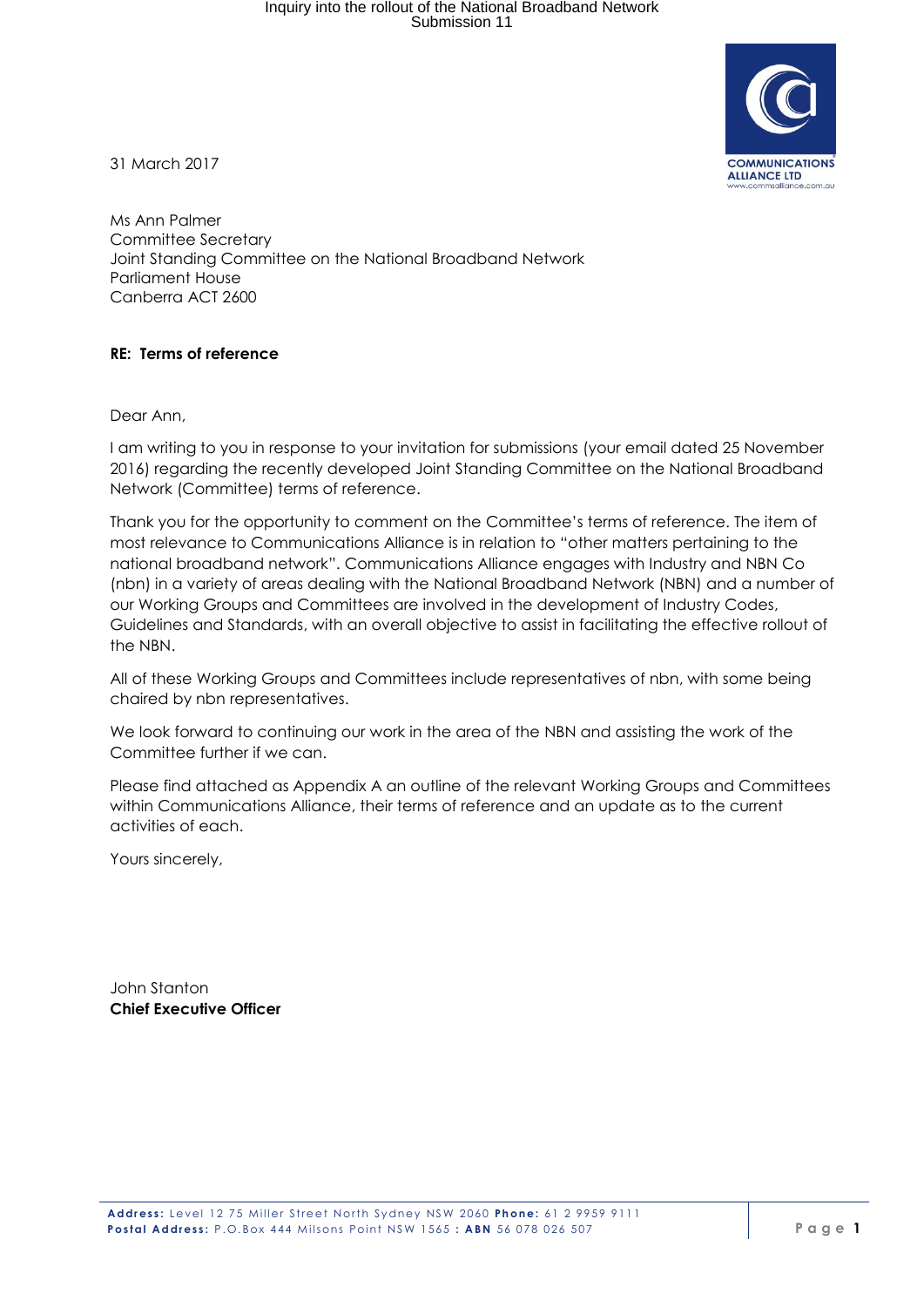## **APPENDIX A – Communications Alliance NBN-Related Working Groups (WGs) / Working Committees (WCs).**

Below is an overview of the Communications Alliance Working Groups and Committees involved in the NBN and an update on the status of the development of relevant Industry documentation.

## **NBN Over-The-Top Services Transition (NOST)** Working Group.

The NOST WG has been established to develop communications and operation plans to:

- o help Retail Service Providers (RSPs) and Over-The-Top (OTT) service providers to manage transition of relevant services and/or devices from copper to fibre-based telephone services;
- o assist end-users of OTT services (including personal medical alarms, security, monitored fire alarms and lift emergency phones) to manage transition from copper to fibre-based telephone services;
- o act as a forum to encourage interaction between RSPs and OTT providers to manage interworking and migration from copper based to fibre-based telephone services; and
- o act as a forum for the sharing of test results and trials between RSPs, OTT providers and nbn.

The NOST WG is set to reconvene in the near future once the Department of Communications and the Arts (DoCA) releases their updated *Migration Assurance Framework* (MAF). The NOST WG will then review both the MAF and recently developed *Good Practice Guide* (developed by the DoCA Monitored Fire Alarm and Lift Phone WGs) to determine if any alignment changes are required to the *IGN004:2016 Migration of Legacy Services Industry Guidance Note*.

# **WC50 – Number Portability – Future IP Model**

WC50 has been established to consider the different roles of Industry participants in number portability (e.g. carriers, access providers, wholesale aggregators and resellers) as underlying network technologies change from circuit switched to IP and to identify options for a future common platform for number portability that:

- o facilitates the development of a consistent method for the porting of telecommunications numbers on a range of services; and
- o reflects Industry experiences with porting telecommunications services on the NBN.

Recently WC50 developed a *User Requirements for Future Local, Mobile and 18/13 Number Portability for Australia* document. Feedback was sought from Industry stakeholders on the document, which is now being reviewed by WC50, with an aim to develop network and operational plans.

# **WC53 – NBN Access Transfer**

Initially, an RSP Transfer WG was established in October 2011 to consider requirements for a fibreenabled transfer process. Key to discussions was the need for automated processes to be in place via the nbn Business-to-Business (B2B) portal. nbn advised at the time that inclusion of a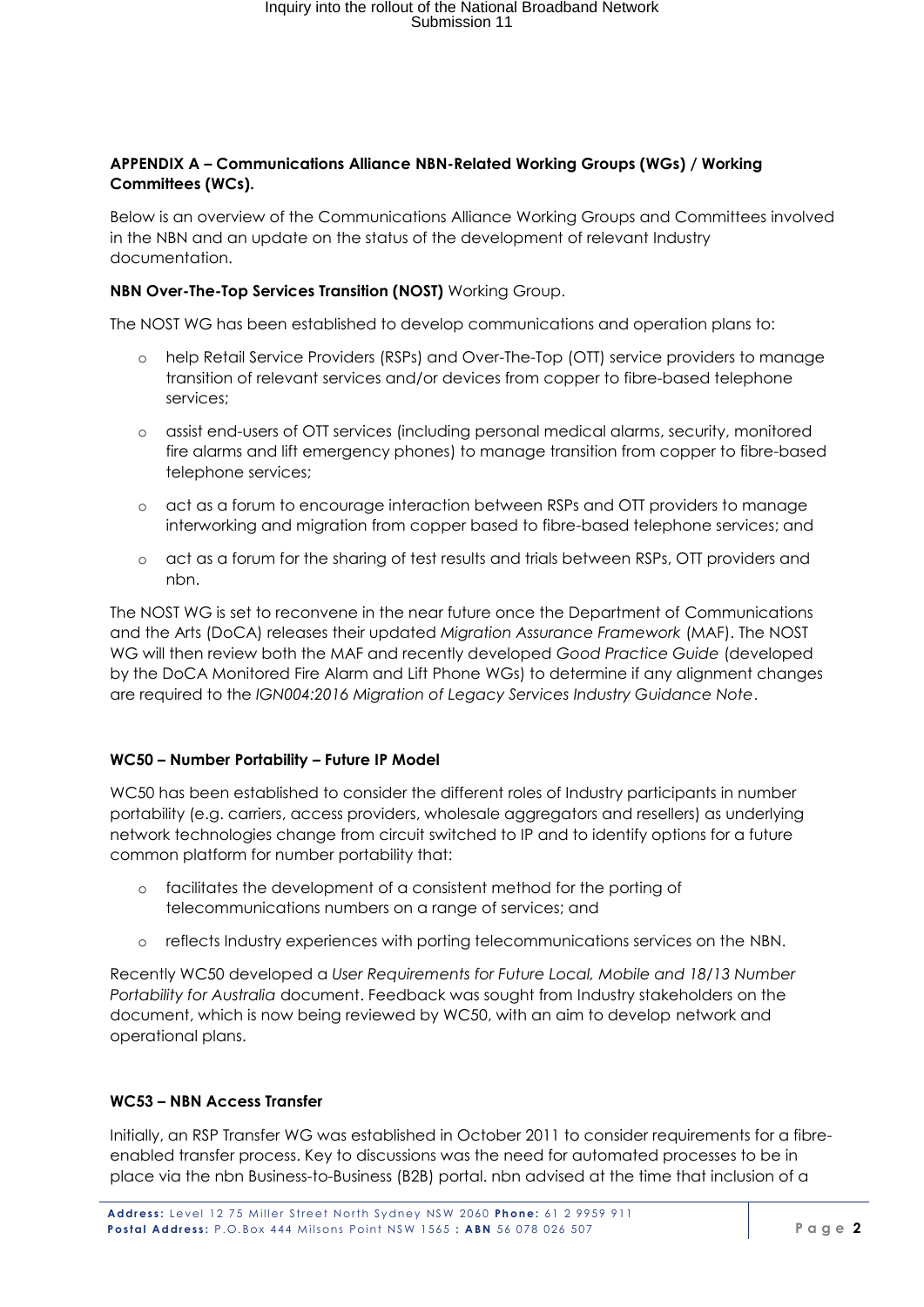# Inquiry into the rollout of the National Broadband Network Submission 11

transfer service qualification and means of identifying a transfer request via its portal, was at a minimum 18 months to two years away from being implemented. Without an agreed transfer process, customers wanting to change providers would be required to go through a disconnect–connect process which would result in service interruption.

In mid-2013, WC53 NBN Fibre Access Transfer was established to develop an *NBN Fibre Access Transfer Industry Guideline* that would:

- o establish operational principles which will enable the transfer of an NBN fibre access service between RSPs;
- o establish minimum operational requirements on RSPs, access seekers and access providers in the transfer of an NBN fibre access service between RSPs; and
- o minimise end user impacts during the transfer of an NBN fibre access service between RSPs.

Over time the WC name was amended to WC53 NBN Access Transfer and the document to be developed was now to be a registered Code instead of a Guideline. The decision to register a Code was to allow for an increased ability for Industry participants to compete, giving RSPs certainty that all participants were required to comply with and follow the same processes. It also gives customers the ability to choose their services from whichever RSP they wish.

The *C647:2017 NBN Access Transfer Industry Code* was registered by the ACMA on 16 March 2017.

# **WC58 – VDSL2 and Vectoring**

WC58 has been established to perform an area of work identified by the Customer Equipment and Cable Reference Panel (CECRP)and the Network Reference Panel (NRP). In conducting the revision of the Codes and Standards which fall under its remit, WC58 is to:

- o align with international developments in VDSL2 technology e.g. ITU-T Recommendations G993.2 and G.993.5;
- o incorporate Amendment No.1/2012 to AS/ACIF S043.2:2008 into a revision of AS/ACIF S043.2:2008;
- o to adopt international/overseas Standards and Australian Standards (AS and AS/NZS) wherever possible, recognising the changeability, applicability and testability of those Standards;
- o to only develop mandatory requirements where no international/overseas Standards or Australian Standards (AS and AS/NZS) exist or where national deviations to international/overseas Standards and Australian Standards are required;
- o to review the references to AS/CA Standards and other Industry and regulatory Standards and documents; and
- o to follow the Guidelines for developing Standards for Customer Equipment and Customer Cabling.

Currently WC58 is continuing its work to develop a new Code with Industry arrangements for superfast broadband services, complementing and based on a revision of the *C559:2012 Unconditioned Local Loop Service (ULLS) Network Deployment Industry Code.*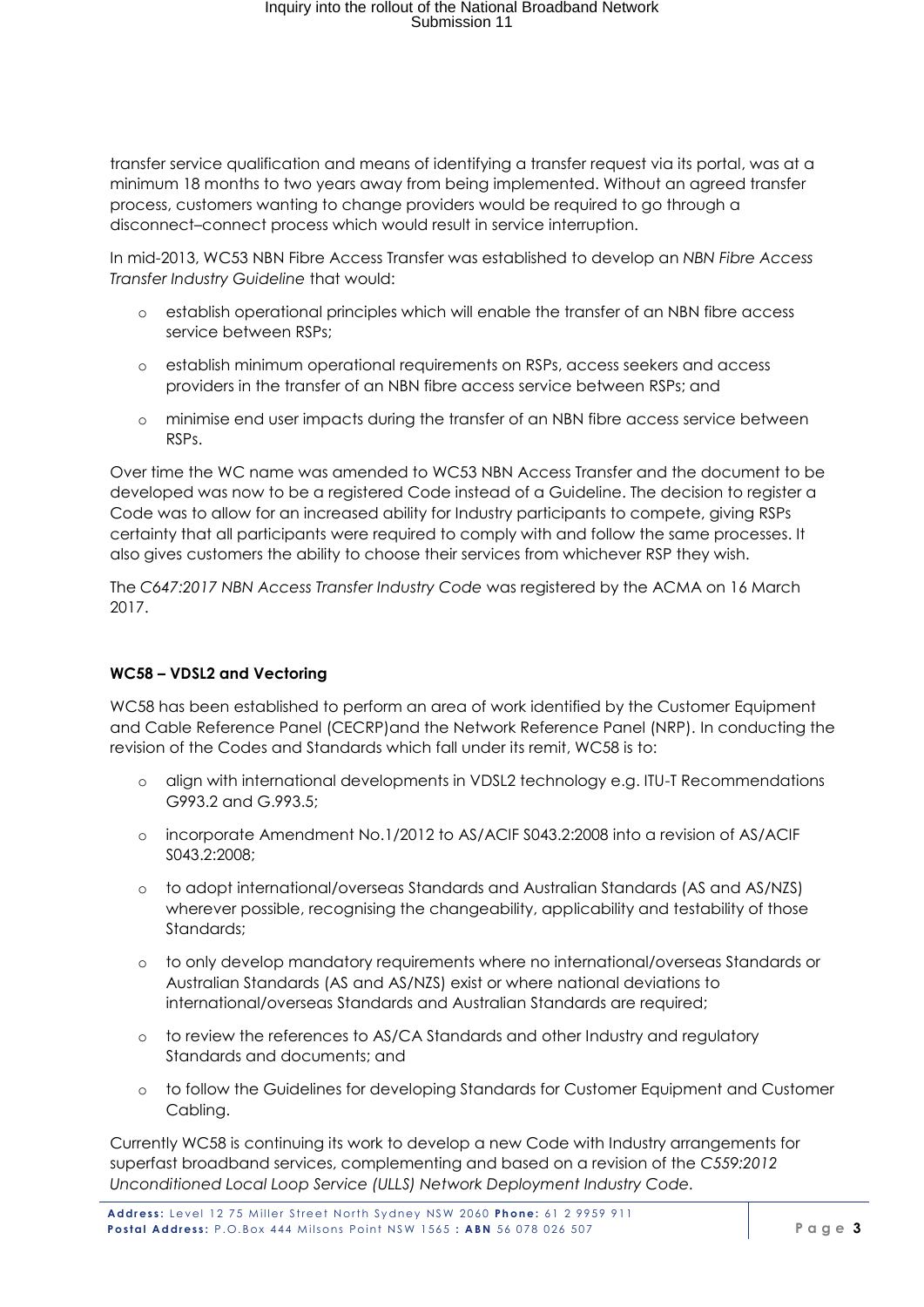## **WC63 – Copper Migration Processes and Solutions**

WC63 has been established to document the roles and responsibilities of each relevant party, i.e. Telstra, nbn, RSPs and application service providers, within the copper disconnection process. The WC is responsible for developing a process to support case management of the various customer groups in relation to the disconnection process. The WC will explore the possibility of a delegated case management process for the management of the subset of customers not able to be managed by RSPs for a variety of reasons.

In 2014, WC63 published the *G652:2014 NBN Migration Management Industry Guideline*. Taking into account the *Migration Assurance Policy* developed by DoCA, and the implications of any related Government decision-making for the migration process, a revision of the Guideline was undertaken and published in late 2016.

Similar to the NOST working group, WC63 will reconvene to consider the DoCA MAF and any associated revision required to *the G652:2016 NBN Migration Management Industry Guideline.*

## **WC68 - NBN FTTB/N and HFC Migration Processes**

WC68 has been established to perform an area of work identified by Telstra, nbn and the ACCC in the provision of guidance to Industry and other stakeholders in respect of:

- o the establishment of a Guideline capturing the interim migration processes for initial NBN Fibre To The Basement (FTTB) and Fibre To The Node (FTTN) migrations (on both the connection and disconnection side); and
- o the establishment of the long-term migration processes governing migration from a copper or Hybrid Fibre-Coaxial (HFC) network to an FTTB/N or HFC service either on the NBN or a third-party network.

This includes consideration of the following issues:

- the steps governing product removal and disconnection of services on the copper network after a customer has acquired an FTTB/N or HFC service;
- how reversals, reinstatement and amendments should operate;
- **•** processes for dealing with data misalignments;
- **•** an agreed Industry transition process for special services to limit service disruption;
- information required by the 'losing RSP' and protection of this information; and
- information required by nbn and the 'gaining RSP' to correctly identify the copper pair to be transitioned.

In September 2015, the WC published the *IGN008 NBN FTTB/N Migration Processes Industry Guidance Note.*

Currently WC68 is discussing the development of a principle-driven Guideline, which is designed to document the processes required to authorise, validate and complete a migration of legacy services to the NBN.